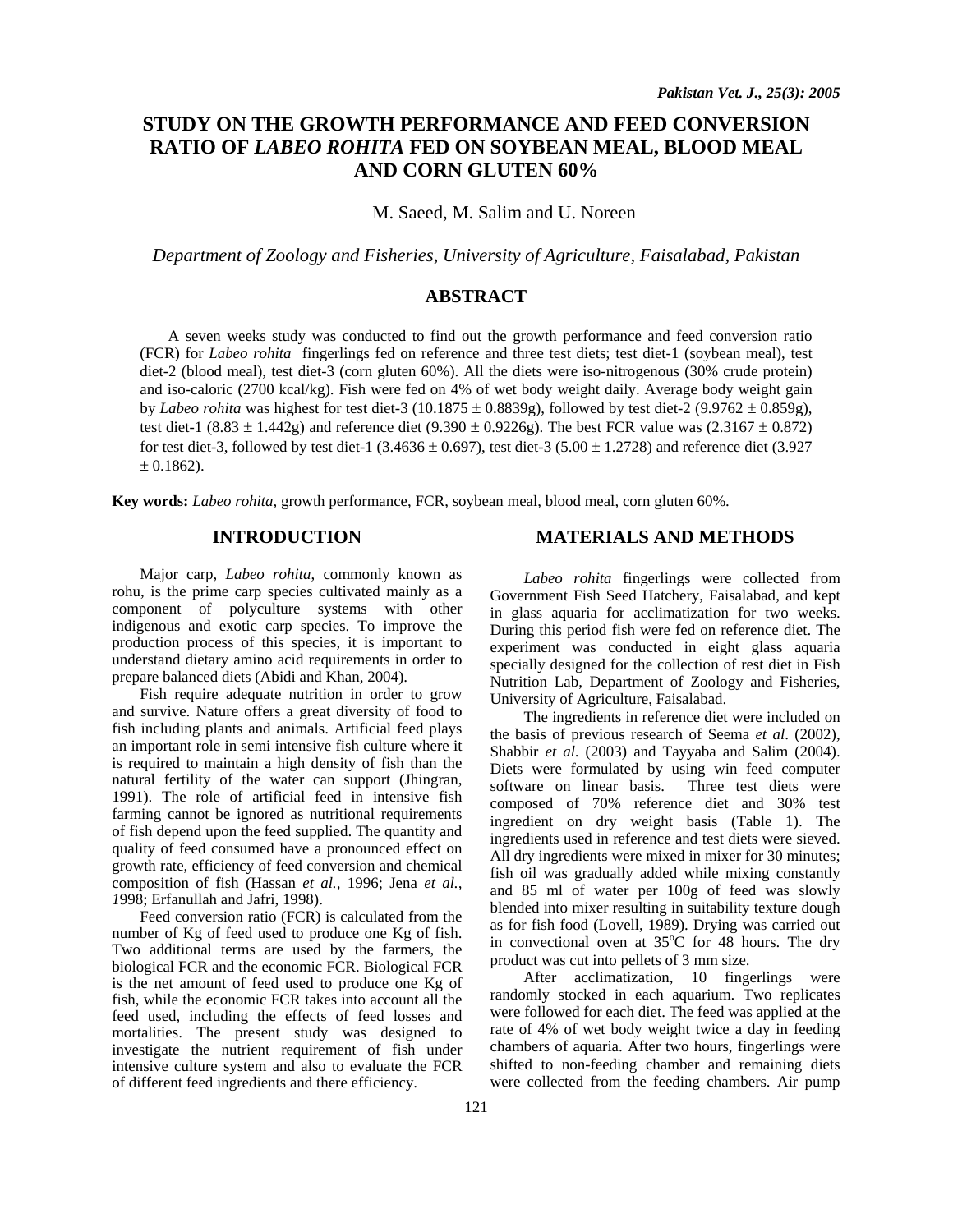| ו מטורט ו. די פונעס ו האט ווייט אינט ווייט ווייט ווייט אינט ווייט ווייט ווייט ווייט ווייט ווייט ווי |                |             |             |             |  |
|-----------------------------------------------------------------------------------------------------|----------------|-------------|-------------|-------------|--|
| <b>Ingredients</b>                                                                                  | Reference diet | Test diet-1 | Test diet-2 | Test diet-3 |  |
| Fish meal $(q)$                                                                                     | 59.03          | 34.69       | 26.99       | 47.74       |  |
| Rice broken $(q)$                                                                                   | 7.03           | 6.44        | 5.71        | 0.24        |  |
| Rice polish $(g)$                                                                                   | 13.34          | 10.03       | 10.03       | 6.89        |  |
| Wheat bran                                                                                          | 13.78          | 9.81        | 20.216      | 4.67        |  |
| Fish $oil(g)$                                                                                       | 4.83           | 7.04        | 6.42        | 8.46        |  |
| Vitamin premix(g)                                                                                   |                |             |             |             |  |
| Mineral premix $(q)$                                                                                |                |             |             |             |  |
| Test ingredient- $1(g)$                                                                             |                | 30          | O           |             |  |
| Test ingredient- $2(q)$                                                                             |                |             | 30          |             |  |
| Test ingredient- $3(g)$                                                                             |                |             | 0           | 30          |  |
| Total $(g)$                                                                                         | 100.01         | 100.01      | 100.01      | 100.00      |  |

 **Table 1: Percentage composition of different diets on dry matter basis (DMB)** 

was used to maintain the level of dissolved oxygen. The range of water temperature remained between 25 to 27  $\mathrm{^{\circ}C}$  and that of pH between 7.14-7.38 during the study period.

The fingerlings were taken from each replicate on weekly basis. The morphometric characteristics i.e. body weight and total body lengths of randomly selected four fingerlings were recorded. Body weight of fingerlings was used to estimate the amount of feed for next week. The diet used by fingerlings was calculated by subtracting uneaten diet from quantity of diet given.

Feed conversion ratio (FCR) of reference and test diets was work out according to Jhingran (1991). Daily feed intake was estimated from dry matter content (drying at  $105^{\circ}$ C for 24 hours). Uneaten feed was calculated from the formula (Hellan *et al., 1996).*

$$
A x A_{DM}/100)-(W x W_{DM}/R)
$$
  
Try feed eaten <sub>(g)</sub> =   
.................  
  $A_{DM}/100$ 

 $A=$  Weight of feed pellets (g)  $A<sub>DM</sub>$  Dry matter content of feed (%)  $W=$  Weight of uneaten feed collected (g)  $W_{DM}$ = Dry matter content of uneaten feed (%)<br>R= Recovery of dry mater of uneaten feed Recovery of dry mater of uneaten feed (%),

R is calculated as

$$
R(\%) = 100 \text{ x W x WDM / A x ADM
$$

The FCR of test diets were determined by using the following modified formula of digestibility:

FCR = 100/30(FCR of TD-70/100\*FCR of RD.) RD = Reference diet TD = Test diet

The data on body weight, total body length and feed conversion ratio were subjected to statistical analysis. The comparison of mean values of various parameters was made by using Duncan's Multiple Range (DMR) test, according to procedure described by Steel and Torrie (1996).

## **RESULTS AND DISCUSSION**

Body weight, total body length and FCR values in *Labeo rohita* fed on reference and test diets are given in Table 2. Statistical analysis revealed that effect of diets on body weight, total body length and FCR was significant (P<0.05). The comparison of mean values of average body weight, average total body length and FCR on reference and test diets is presented in Table 3. It indicates that mean body weight on test diet-1 (soybean meal) was significantly different from test diet-2 (blood meal) and test diet-3 (corn gluten 60%) but it was none significantly different from reference diet. The comparison among test diet-2 (blood meal) and test diet-3 (corn gluten 60%) revealed that they were non significantly different from each other but they were significantly different from reference and test diet-1 (soybean meal)

The comparison of mean values of total body length revealed that total body length on test diet-1 (soybean meal) was significantly different from reference diet, test die-2 (blood meal) and test diet-3 (corn gluten 60%). The body length for test diet-2 (blood meal) and test diet-3 (corn gluten 60%) was non significantly different among each other but was significantly different from test diet-1 (soybean meal).

Overall comparison of mean FCR values for reference and three test diets (Table-3) revealed that the FCR values of test diet-1 differed significantly from test diet-2 and test diet-3 but it was non significantly different from reference diet. The FCR value of test diet-2 (blood meal) differed non-significantly from test diet-3 (corn gluten 60%). But it differed significantly from test diet-1 and reference diet.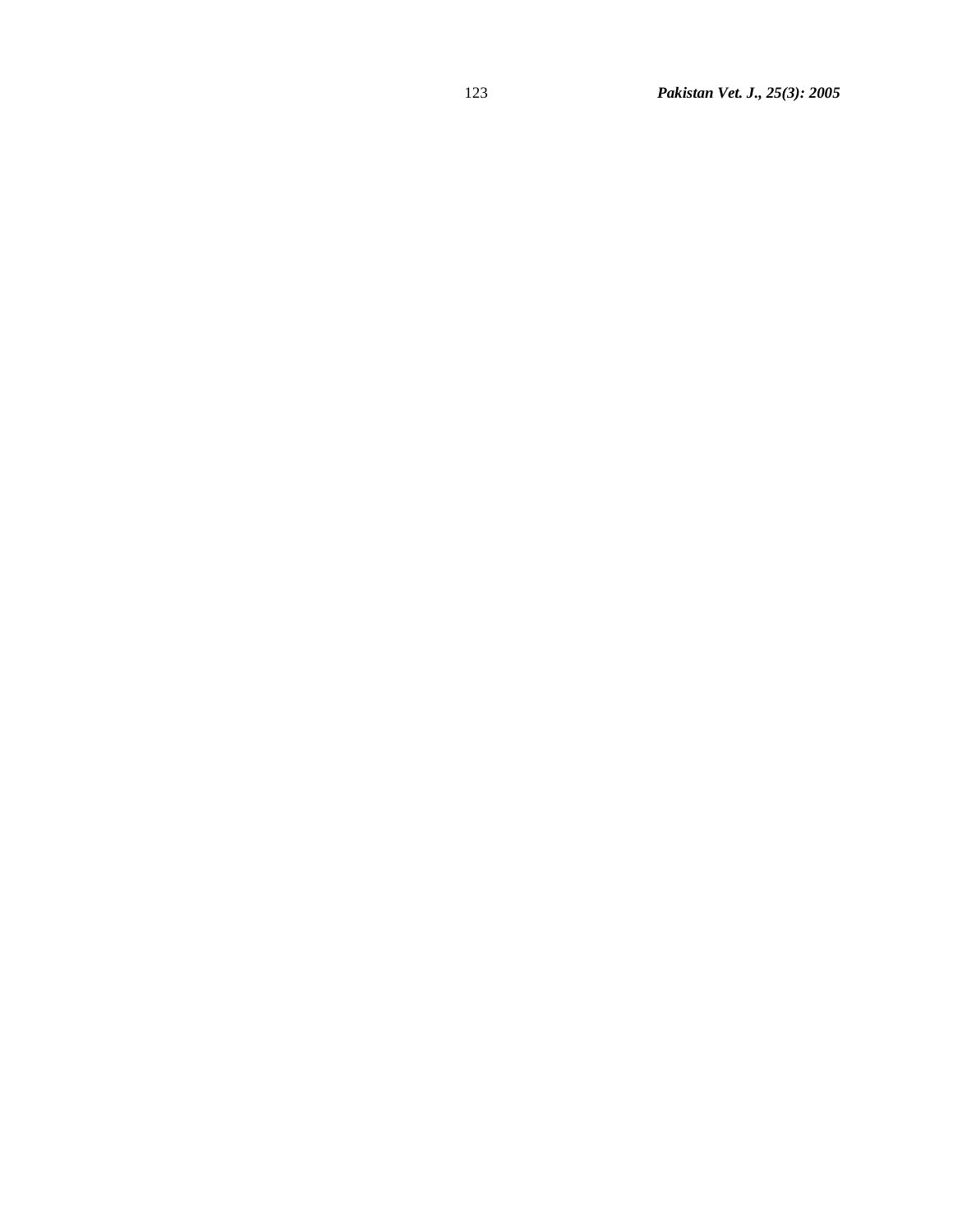| fed on different diets |                    |                    |                    |                    |  |
|------------------------|--------------------|--------------------|--------------------|--------------------|--|
| <b>Diets</b>           | Reference          | <b>Test</b>        | <b>Test</b>        | <b>Test</b>        |  |
|                        | diet               | diet-1             | diet-2             | diet-3             |  |
| <b>Body</b>            | $7.81 \pm$         | $7.23 \pm$         | $8.64 \pm$         | $9.01 \pm$         |  |
| weight                 | 0.4127a            | 0.379a             | 0.412 <sub>b</sub> | 0.350 <sub>b</sub> |  |
| $\left( 9\right)$      |                    |                    |                    |                    |  |
| <b>Body</b>            | $6.85 \pm$         | $5.11 \pm$         | $5.92 \pm$         | $6.06 \pm$         |  |
| length                 | 0.582a             | 0.287 <sub>b</sub> | 0.401c             | 0.397c             |  |
| (cm)                   |                    |                    |                    |                    |  |
| <b>FCR</b>             | $3.32 \pm$         | $3.04 \pm$         | 4.81 $\pm$         | $4.33 \pm$         |  |
|                        | 0.335a             | 0.459a             | 0.581 <sub>b</sub> | 0.502 <sub>b</sub> |  |
| Note:                  | Values followed by |                    | the same letters   |                    |  |
|                        | within<br>a        | are<br>row         | non significantly  |                    |  |

different  $(P> 0.05)$ .

| Table 3: Overall comparison of average |
|----------------------------------------|
| body weight, average total             |
| length and FCR of Labeo rohita         |
| fed on different diets                 |

Regression lines (Figures 1 and 2) showed that body weight gain and increase in total body length by *Labeo rohita* fingerlings under the influence of four diets throughout experimental period was linear. Maximum linear increase  $(r^2=97.9\%)$  in weight gain by fingerlings was for reference and test diet-3 (corn gluten 60%). Regression equations for test diet-1 were  $T_1 = 5.29 + 0.430X$  and  $T_1 = 3.86 + 0.326X$  for weight gain and length gain, respectively. The  $r^2$  values for test diet-1 were  $r^2 = 97$  % and  $r^2 = 99.3$ % for weight gain and body length gain. Whereas regression equations for test diet-2 were T<sub>2</sub>=6.61+0.452X and T<sub>2</sub>=3.86+0.448x, with r<sup>2</sup> values  $r^2 = 90.5$  and  $r^2 = 94.1\%$ , respectively.

The regression equations for test diet-3 were  $T_3$ = 7.68+0.295X and  $T_3=4.29+0.324X$  and  $r^2$  values for this diet were  $r^2=97.9$  % and  $r^2=96.6$  %. Whereas the regression equations for reference diet were  $T_R$  = 5.69+0.471X and  $T_R = 3.48 + 0.342X$ . The values of  $r^2$  for reference diet were  $\vec{r}^2$ =97.9 % and  $\vec{r}$ =98.1%. It showed that maximum linear increase was for test diet -3 (corn gluten 60%) and test diet -1 (blood meal). High values of  $r^2$  (>90 %) for reference and test diets showed that increase in body weight and body length of fish was due to effect of these diets.

The best growth performance of *Labeo rohita*  fingerlings on corn gluten 60% may be due to higher protein content in the corn gluten 60% than other diets. These results are in line with the findings of Rajbanshi *et al.* (1989), who proposed that 45 days old rohu fingerlings gave the highest growth rate on diets containing 39.18% protein than diets containing 25.4% protein. Similar results were obtained by Salim and Sheri (1999). They observed significant influence of diet having 45% protein on growth performance of *Labeo rohita* fingerlings than by the diet with 40% protein at 4% feeding level.

The results of the present study demonstrate that the highest growth was obtained in fish fed corn gluten 60% (test diet-3), however the values of FCR were comparable to that of soybean meal (test diert-1) and reference diet. Amongst several plant protein sources, soybean oil cake was reported to be most efficiently utilized by fingerlings *Labeo rohita* (Khan and Jafri 1991). But the results of present study do not match with that as it shows that growth performance and FCR of *Labeo rohita* fingerlings fed corn gluten 60% are more efficient as protein source in fish. This is also supported by the presence of anti nutritional factors in soybean meal. Tannin, an anti nutritional factor, has so far found only limited use as a dietary ingredient (Tacon, 1993). As low as 0.5% dietary tannin causes growth depression in chickens ( Vohra *et al.,*1966) and there are also reports on the toxicity of tannin to fish (Hossain and Jauncey, 1989; Krogdahl, 1989).

Several studies have reported reduced growth at higher levels of soybean meal inclusion in fish diets (Viyakarn *et al.,* 1992; Webster *et al.,* 1992; Khan and Jafri 1994; Olli *et al.,* 1995; Fagbenro and Davies, 2001). Researchers who noted reduced weight gain in fish fed higher levels of soybean suggested sub-optimal amino acid balance (Dabrowski *et al.,* 1989) and presence of antinutritionl factors, especially trypsin inhibitor (Olli *et al.,* 1994) as possible causes.

The overall feed conversion ratio (FCR) of test diet-2 (blood meal) was 4.810, followed by test diet-3 (corn gluten 60%) and soybean meal (test diet-1). This means that greater quantity of test diet-2 was required for unit weight gain of fish. These findings reveal that corn gluten 60% and soybean meal were more acceptable ingredients for fish as compared to blood meal. The possible reason might be the presence of higher protein levels in these diets as compared to blood meal. The results are in accordance with those presented by Das and Ray (1991). They observed the growth response and feed conversion in *Labeo rohita* at varying dietary protein levels. FCR increased with increasing dietary protein up to 35%.

Present study also reveals that as food availability increases, the quantity consumed by the fish will also increase, giving a linear increase in specific growth rate (SGR %) up to the point of maximum voluntary food intake. If fish are fed above their appetite, then the extra food will be wasted resulting in high FCR. So high FCR can result from both over-and under-feeding. Excessive dose not necessarily result in high growth. Beyond a certain level, excessive feeding has no influence on the growth and can result in a poor growth (De-Silva and Anderson, 1995).

Highest conversion value were achieved at a ration level of 3% which were not significantly different from the value achieved in fish fed at 4% body weight per day. This indicates that feeding fish in the range of 4- 6% body weight per day results in maximum utilization of food for growth. Khan and Jafri (1994) reported gradual decline in conversion efficiency in fish fed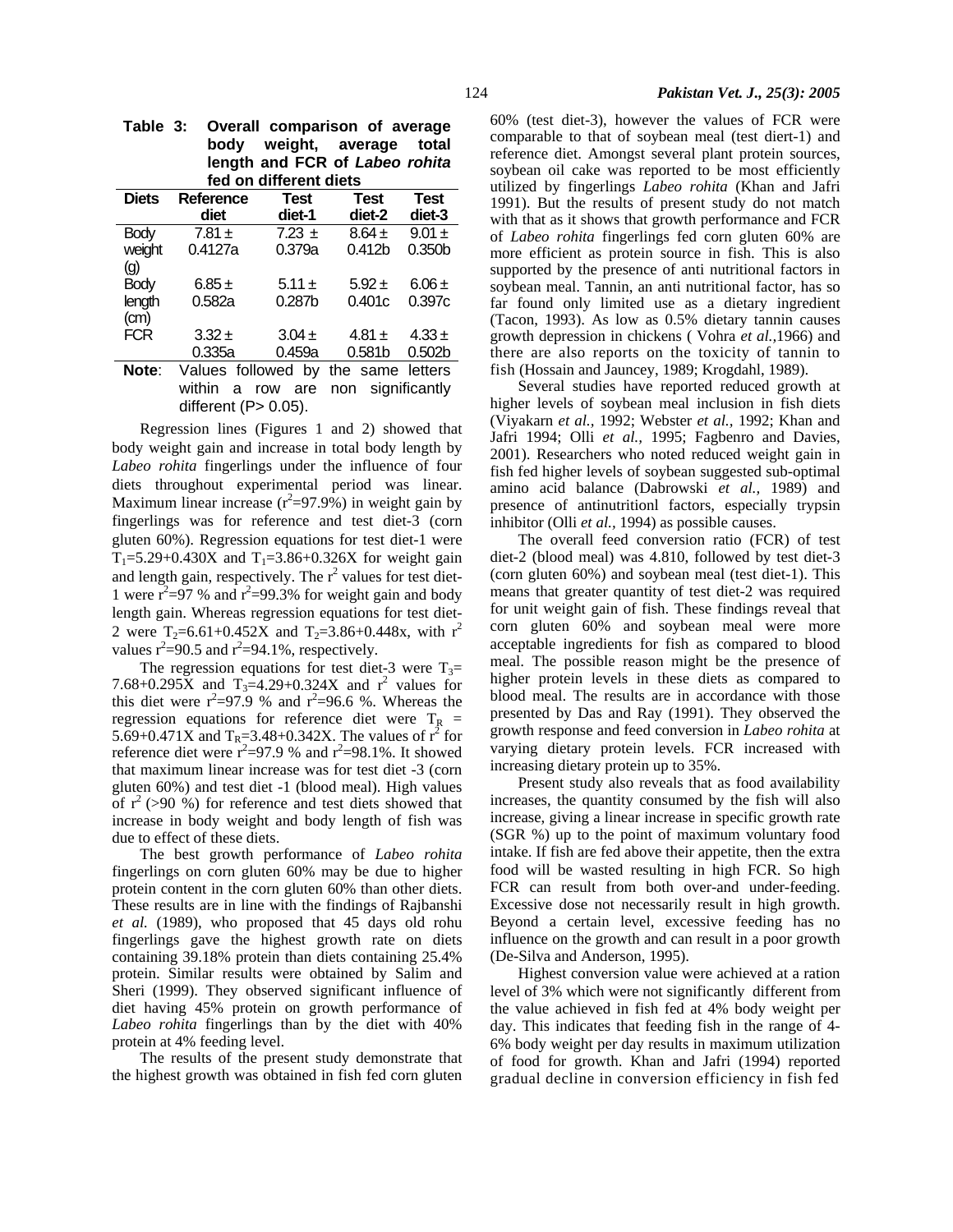

## **Fig1: Regression lines for average body weight of** *Labeo rohita* **fed on reference and test diets**





higher ration level in *Clarias batrachus*. Poor growth and FCR in fish fed at 2% body weight per day suggests that this ration size approximates only the maintenance requirements of nutrients, wherein major portion of ingested nutrients is utilized to maintain life and a smaller portion available for growth.

It may, therefore, be concluded that corn gluten 60% was most efficiently utilized by the *Labeo rohita* fingerlings, followed by soybean meal. It is also obvious from the above discussion that temperature and feeding rate may also affect the growth of *Labeo rohita*. Temperature between 20-30°C is optimum for best growth and feed utilization of *Labeo rohita* fingerlings. Similarly, the feeding rate of 3-4% of body weight is optimum for optimum growth of fingerlings *Labeo rohita.* 

## **REFERENCES**

- Abidi, S. F. and M. A. Khan, 2004. Dietary valine requirement of Indian major carp, *Labeo rohita* (Hamilton) fry. J. Applied Ichthyol., 20: 118-120.
- Dabrowski, K., P. Poczyczynski, G. Kock and B. Berger. 1989. Effect of partially or totally replacing fish meal protein by soybean meal protein on growth, food utilization and proteolytic enzyme activities in rainbow trout (*Salmo gairdneri*). New in vivo test for exocrine pancreatic secretion. Aquaculture, 77: 29-49.
- Das, I. and A. K. Ray, 1991. Growth response and feed conversion efficiency in *Cirrhinus mrigala* (Ham.) fingerling at varying dietary protein levels. J. Aquacult. Tropics, 6(2): 179-185.